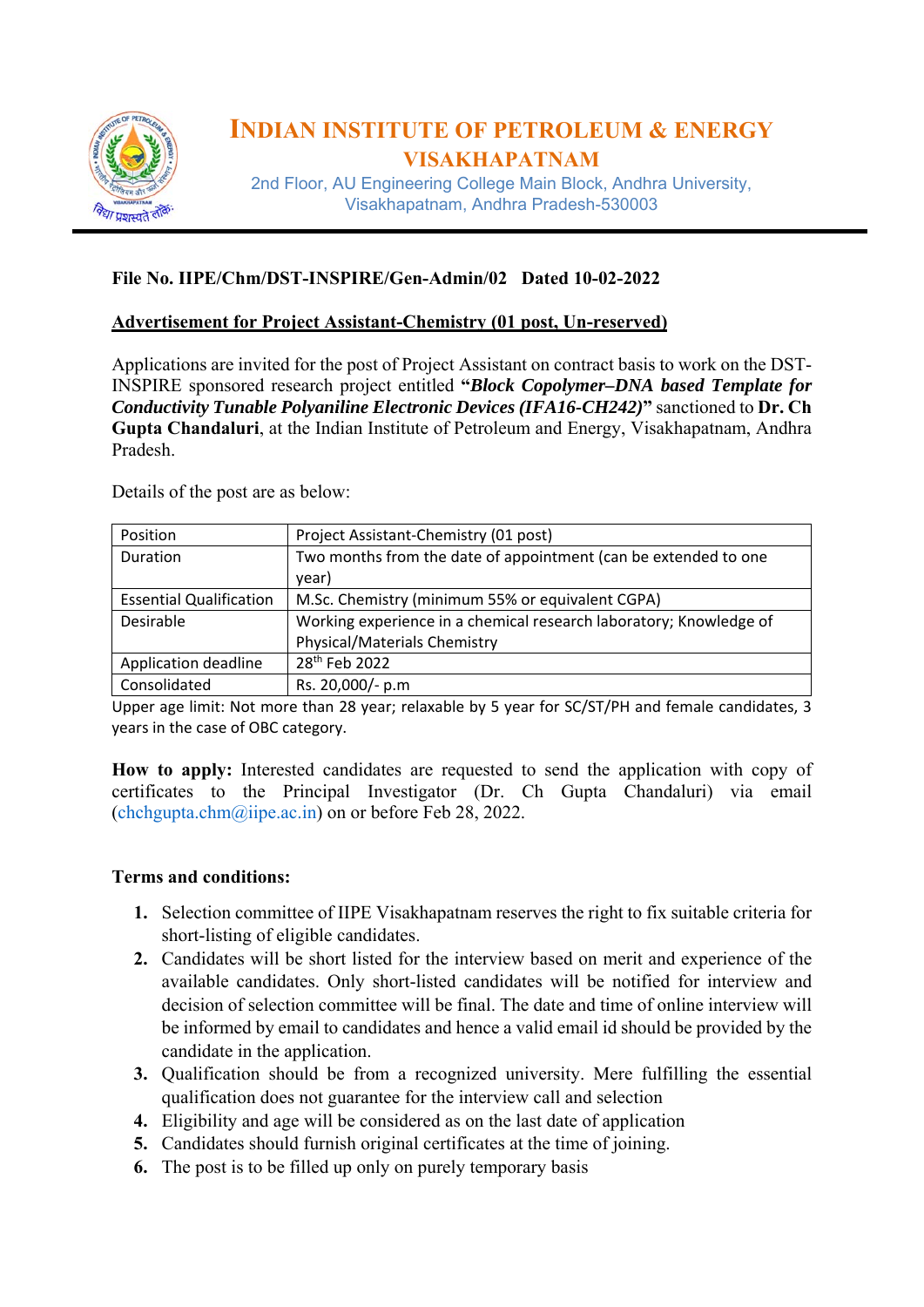- **7.** The appointment can be terminated with one-month notice or one-month salary from either side without assigning any reason.
- **8.** Since the post is purely temporary, the incumbent selected will have no claim for regular appointment under IIPE or continuation of his/her service in any other project.
- **9.** Benefits of provident fund, CCA, leave travel concession, medical benefits etc. are not applicable.
- **10.** No TA/DA will be given to attend interview or joining post and candidates should have make his/her own arrangement for stay for interview or joining.
- **11.** Canvassing in any form will lead to disqualification.
- **12.** The candidate will work in the above-mentioned project and other work that may be assigned from PI from time to time.

Dr. Ch. Gupta Chandaluri

Principal Investigator of the Project

*IFA16-CH242*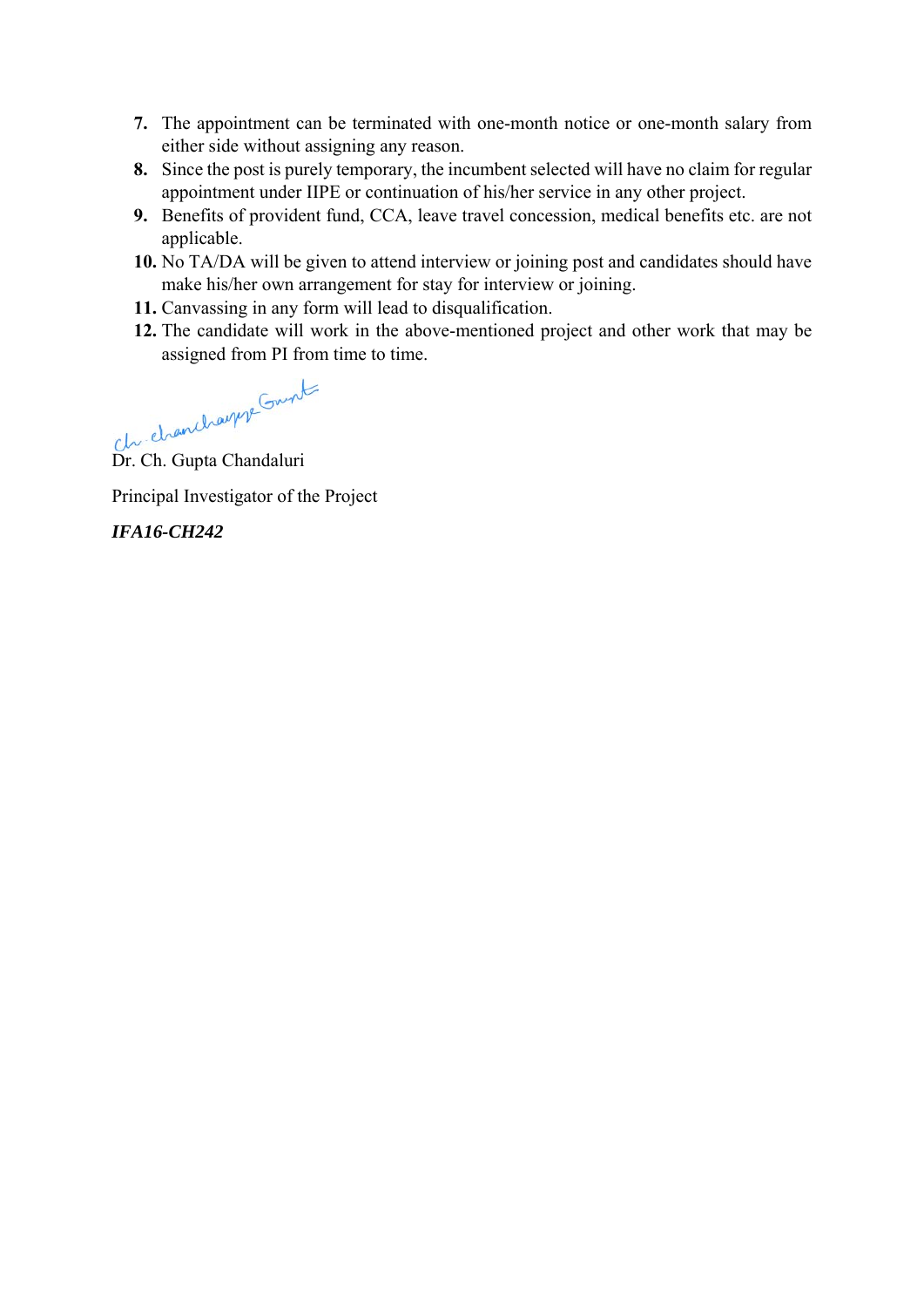

# **INDIAN INSTITUTE OF PETROLEUM & ENERGY VISAKHAPATNAM**

2nd Floor, AU Engineering College Main Block, Andhra University, Visakhapatnam, Andhra Pradesh-530003

## Application for Project Staff

- 1. Post Applied For :
- 2. Advertisement No. :
- 3. Name in Full :
	- (in Capital letters)
- 4. Address for Correspondence :
- 5. Email ID :
- 6. Phone Number :
- 7. Date of Birth :
- 8. Nationality :
- 9. Whether GEN/SC/ST/OBC :
- 10.Male/ Female :

## 11. Education Qualification (Starting from  $X^{th}$ )

| Course | Name of the | Year of | % Marks | Class    |
|--------|-------------|---------|---------|----------|
|        | Institute   | Passing |         | Obtained |
|        |             |         |         |          |
|        |             |         |         |          |
|        |             |         |         |          |
|        |             |         |         |          |

**Photo**